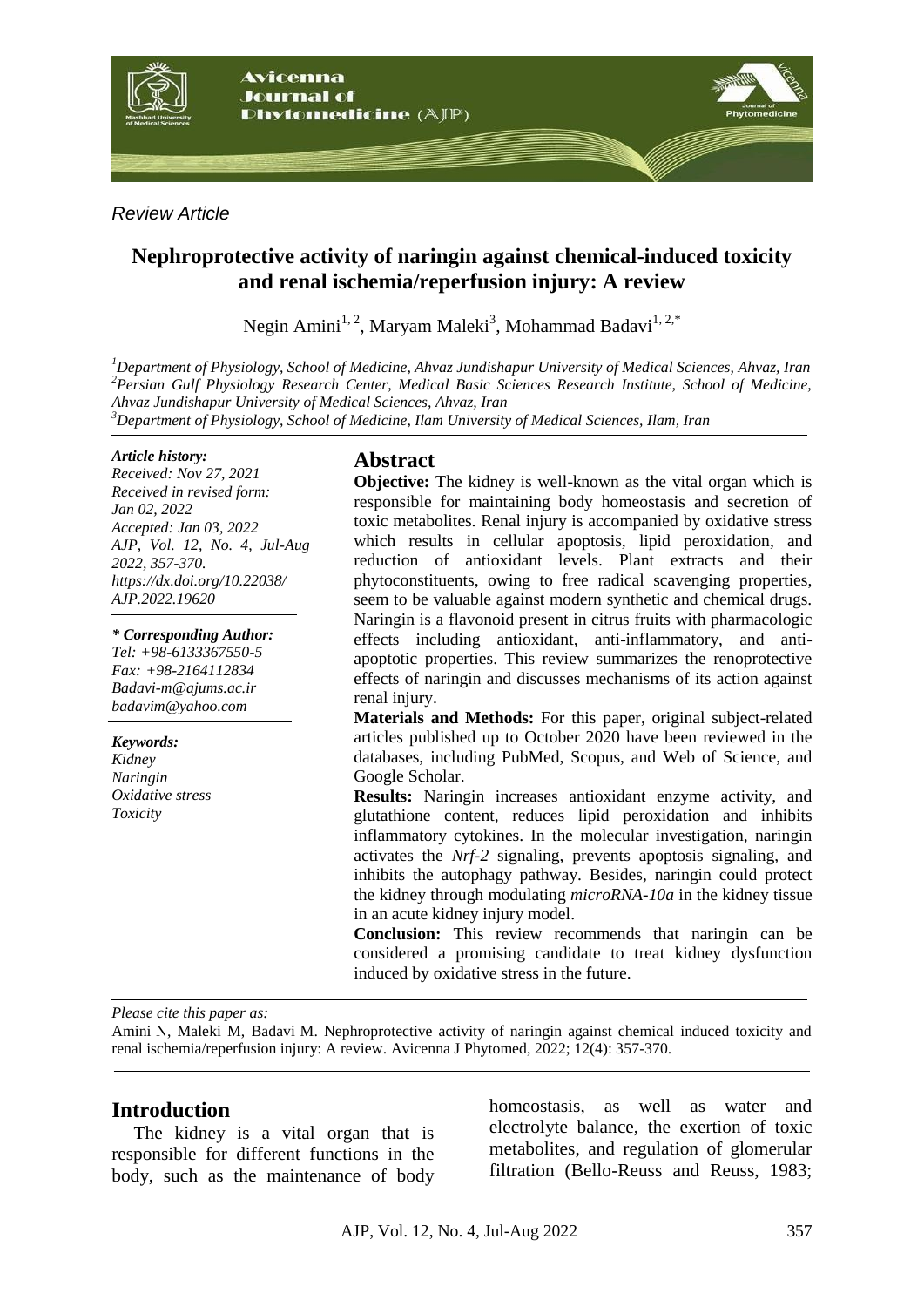Ferguson et al., 2008). In this regard, maintaining kidney health is essential, since kidney dysfunction leads to waterelectrolyte imbalance, accumulation of metabolites, resulting in harmfull consequences (Di Lullo et al., 2019). Environmental toxins, medicinal agents, and ischemia-reperfusion (I/R) have been demonstrated to cause acute kidney injury (AKI) (Abd Elmonem et al., 2018; Adil et al., 2015; Amini et al., 2019b). Oxidative stress is one of the main contributors to kidney injury that is associated with lipid peroxidation, depletion of antioxidant enzymes, cell apoptosis, mitochondrial dysfunction, and finally, cell death (Araujo and Welch, 2006; Ratliff et al., 2016).

Nowadays, preventive or supplementary medicine is applied to treat various chronic diseases (McDonough and Doucette, 2003) and plant-based dietary nutrients seem to be unique alternatives in the prevention and treatment of diseases, due to the side effects of chemical drugs and the lack of protective kidney medication in medicine (Martin and Appel, 2009; Yadav et al., 2020). It was confirmed that herbal-based nutrients, especially polyphenolic compounds (flavonoids, anthocyanins, and phenolic acids), possess potential health benefits (Kandemir et al., 2017; Martin and Appel, 2009). Flavonoids are the most potent antioxidants among polyphenolic compounds (Martin and Appel, 2009), which through antioxidant and inflammatory properties, can influence several molecular signaling pathways to protect organ function (Chen et al., 2018a; Chen et al., 2018b). *Citrus* plants are wellknown as polyphenolic compounds, and naringin is one of the main flavonoids extracted from their fruits (Tripoli et al., 2007). Naringin  $(C_{27}H_{32}O_{14}$ , molecular weight: 580.4 g/mol) is a flavanone glycoside derived from naringenin (Zhang et al., 2014). It is found in grapes and citrus fruits and has a bitter taste of citrus juices (Chtourou et al., 2015). In the

intestine, gut microflora breaks down naringin to its aglycon, naringenin; then, it is absorbed through portal blood (Choudhury et al., 1999).

In experimental studies, it has been confirmed that following oral consumption and absorption through portal blood, naringin undergoes vast metabolisms which can control the bioavailability of naringin in the plasma. Naringin is eliminated via bile excretion by the liver (Alam et al., 2014; Tsai and Tsai, 2012). Oral acute and subchronic administrations of naringin indicate non-toxic effects in experimental studies (Li et al., 2013). In a rat model, it has been indicated that the median lethal dose (LD50) of naringin was 2000 mg/kg (Bo et al., 2013; Li et al., 2014). In numerous studies, antioxidant, anti-inflammatory, anti-apoptosis, metal chelating, and anti-carcinogenic properties of naringin have been proven (Camargo et al., 2012; Chtourou et al., 2016; Singh et al., 2004a). Considering several pharmacologic properties, high availability, and low cost, naringin could be considered a potential candidate for renal diseases.

The present review was done to determine the beneficial roles of naringin and its mechanisms of action in AKI (Naringin effects are summarized in Figure 1).

## **Materials and Methods**

For this study, original subject-related articles published up to October 2020 have been reviewed in the databases, including PubMed, Scopus, and Web of Science, and Google Scholar. The search was performed using these keywords: "Naringin", "kidney", "nephrotoxicity", "renal ischemia-reperfusion injury", and "protective." All articles that evaluated the effect of naringin on nephrotoxicity were included in this review (Table 1).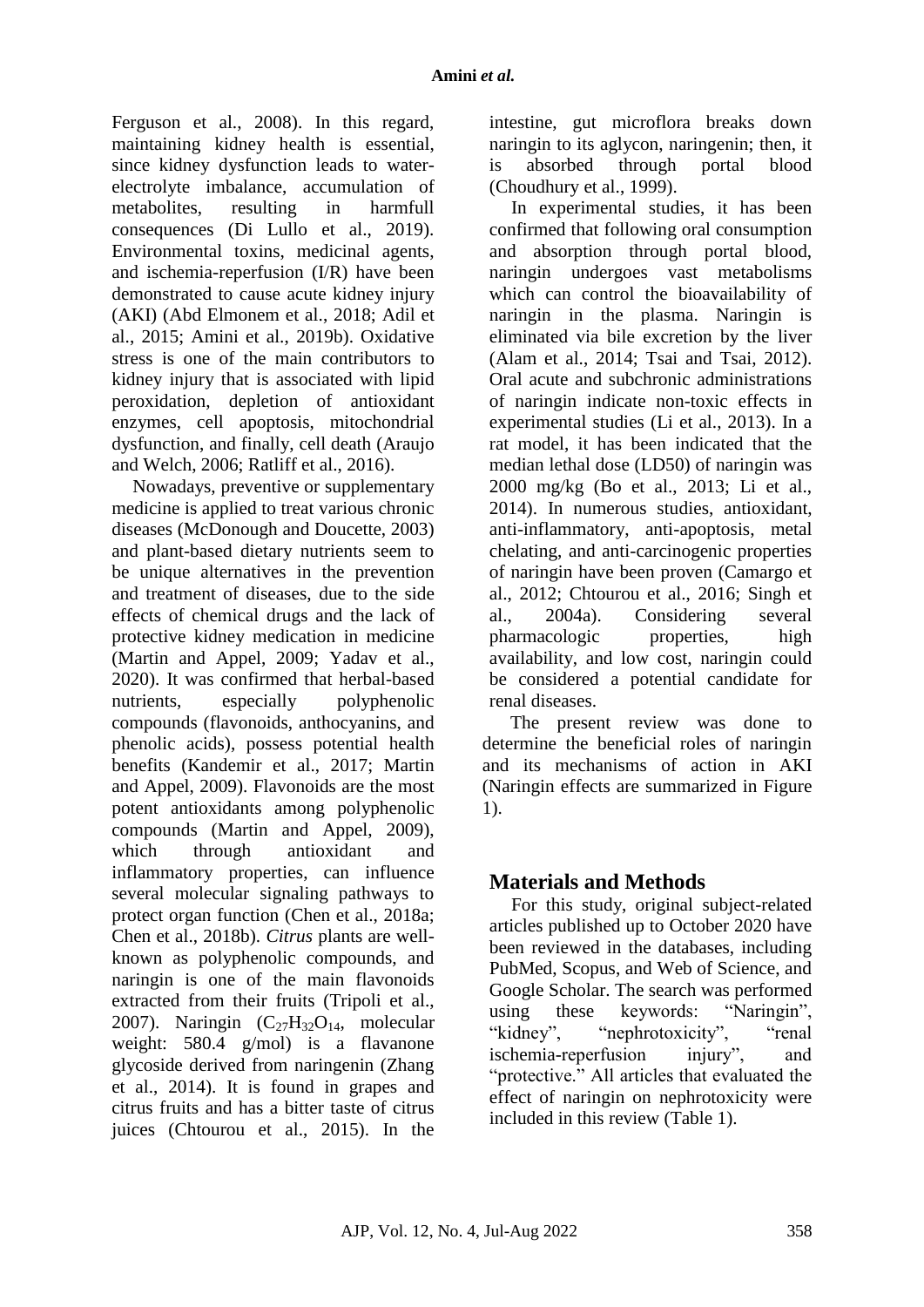

Figure 1. Naringin produces potential protective effect against AKI due to its antioxidative, anti-inflammatory, and antiapoptotic properties via upregulation of *Nrf-2* and downregulation of *miR-10a* and *NF-Ƙβ*.

### **Results**

#### **The role of naringin in cisplatin nephrotoxicity**

Cisplatin is one of the most common and potent chemotherapy drugs used for malignancy treatment (Pabla and Dong, 2008). The action mechanism of cisplatin for organ dysfunction is through oxidative stress (Pabla and Dong, 2008). Nowadays, the use of natural products is considered an alternative treatment (Martin and Appel, 2009). Elmoniem et al*.* showed that naringin improves kidney function by reducing malondialdehyde (MDA), tumor necrosis factor- $\alpha$  (TNF- $\alpha$ ), cyclooxygenase-2 (COX-2), myeloperoxidase (MPO), and enhancing glutathione (GSH) (Taha et al., 2018). Chtourou and his colleagues have recommended that naringin exerts nephroprotective effects against cisplatininduced toxicity by reducing blood urea nitrogen (BUN), creatinine (Cr), urea, uric acid, MDA, nuclear factor-kappa-β (NF- $K\beta$ ), caspase-3, and reactive oxygen

species (ROS) levels, as well as by increasing GSH, catalase (CAT), superoxide dismutase (SOD), glutathione peroxidase  $(GP_X)$ , and glutathione transferase (GST) due to eliminating free radicals (Abd Elmonem et al., 2018; Chtourou et al., 2016).

#### **The role of naringin in acetaminophen nephrotoxicity**

Acute overdose or extreme chronic administration of acetaminophen (Nacetyl-p-aminophenol, APAP), leads to extreme side effects, including renal toxicity (Gum and Cho, 2013; Isik et al., 2006). APAP led to the metabolic activation of N-acetyl-p-benzoquinone imine (NAPQI). The overdose of APAP leads to a reduction in GSH content (Isik et al., 2006). Moreover, the overdose of APAP saturates the detoxication pathways of APAP due to sulfation insufficiency. Consequently, GSH depletion results in the accumulation of APAP, intensifying cellular oxidative stress (Jollow et al., 1973).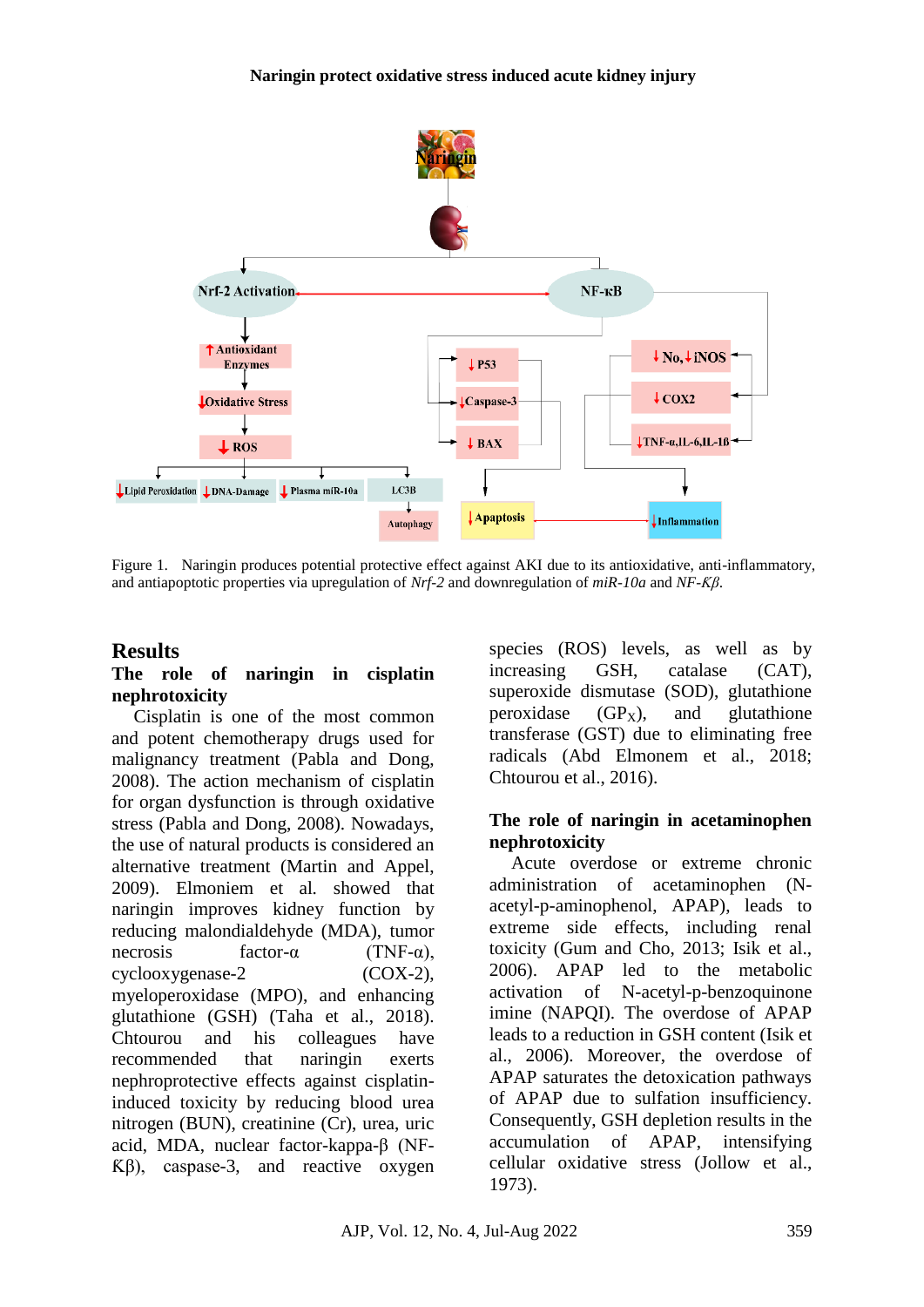#### **Amini** *et al.*

|  | Table 1. Renoprotective effects of naringin against acute kidney injury |  |  |  |  |  |
|--|-------------------------------------------------------------------------|--|--|--|--|--|
|  |                                                                         |  |  |  |  |  |
|  |                                                                         |  |  |  |  |  |

| Study design (model), dose of<br>Narginin (administration route,<br>duration) | Model of AKI                     | Parameters                                                                                                                                   | Results              | References             |
|-------------------------------------------------------------------------------|----------------------------------|----------------------------------------------------------------------------------------------------------------------------------------------|----------------------|------------------------|
| In vivo $(rat)$ ,<br>$20, 40,$ and $80$ mg/kg (orally,                        | APAP,<br>$700$ mg/kg             | SOD, GSH<br>BUN, Cr, NO, MDA, KIM                                                                                                            | Increase<br>Decrease | Adill et al. (2016)    |
| $14 \text{ days}$<br><i>In vivo</i> (rat)<br>20 mg/kg (orally, 4 weeks)       | APAP,                            | GSH, GST, GPx, SOD                                                                                                                           | Increase             | Ahmed at al. (2019)    |
|                                                                               | $0.5$ gr/kg                      | Cr, Urea, Uric acid, MDA                                                                                                                     | Decrease             |                        |
| In vivo (rat), 80 mg/kg (orally,<br>7 days)                                   | Cispaltin,<br>$7 \text{ mg/kg}$  | GSH<br>MDA, Cr, Urea, COX-2, NO, MPO,<br>TNF- $\alpha$                                                                                       | Increase<br>Decrease | Taha et al. (2018)     |
| <i>In vivo</i> (rat), 25, 50, and 100<br>mg/kg (orally, 5 weeks)              | Cispaltin,<br>$5 \text{ mg/kg}$  | The enzymes cascade, $C_{cr}$<br>Lipide peroxidative markers, BUN,<br>Cr, Uric acid, NO, TNF- $\alpha$ , p53, NF-<br>KB, iNOS, p53, Caspas-3 | Increase<br>Decrease | Chtourou et al. (2016) |
| <i>In vivo</i> (rat), 80 mg/kg                                                | Cispaltin                        | GSH                                                                                                                                          | Increase             | Abd Elmonem et al.     |
| (orally, 14 days)                                                             | $7 \text{ mg/kg}$                | Urea, Cr, MDA, COX-2, MPO, NO,<br>TNF- $\alpha$                                                                                              | Decrease             | (2018)                 |
| <i>In vivo</i> (rat), 100, 200, and 400<br>$mg/kg$ (orally, 60 min)           | Glycerol,<br>$8 \text{ ml/kg}$   | GSH, CAT, SOD, GR, C <sub>cr</sub> , C <sub>urea</sub><br>BUN, Cr, MDA                                                                       | Increase<br>Decrease | Singh et al. (2004)    |
| In vivo $(rat)$ ,                                                             | 5-FU, 20 mg/mg                   | SOD, GSH                                                                                                                                     | Increase             | Gelen et al. (2018)    |
| 100 mg/kg (IP, 14 days)                                                       |                                  | BUN, Cr, TNF- $\alpha$ , IL-6, IL-1 $\alpha$ ,<br>Lipide peroxidative marker                                                                 | Decrease             |                        |
| In vivo $(rat)$                                                               | Nickel,                          | The enzymes cascade, Urine output                                                                                                            | Increase             | Amudha and Pari        |
| 20,40, and 80 mg/kg (orally, 20<br>days)                                      | $20 \frac{\text{mg}}{\text{kg}}$ | Lipide peroxidative markers, Urea,<br>Cr, Nickel toxicity, Uric acid                                                                         | Decrease             | (2011)                 |
| <i>In vivo</i> (rat), 20,40, and 80                                           | Sodium                           | Urine Cr, SOD, GSH, Crc                                                                                                                      | Increase             | Adil et al. (2015)     |
| mg/kg (orally, 28 days)                                                       | arsenite, 5<br>mg/kg             | Cr, BUN, Uric acid, NO, MDA,<br>KIM-1, TNF- $\alpha$ , Caspase-3, TGF- $\beta$                                                               | Decrease             |                        |
| <i>In vivo</i> (rat), 50 and 100 mg/kg<br>(orally, 7 days)                    | Gentamicin, 120<br>mg/kg         | GSH, GPx, GR, GST, SOD, CAT,<br>and Vitamin C, NDH, SDH, COX                                                                                 | Increase             | Sahu et al. (2014)     |
|                                                                               |                                  | Cr, BUN, Lipide peroxidative<br>markers, TNF- $\alpha$ , IL-6, MPO, p53,<br>NF-KB, Caspase-3, Caspase-9,<br>BAX                              | Decrease             |                        |
| In vivo (rat), 50 and 100 mg/kg<br>(orally, 7 days)                           | $MTX$ , 20 mg/kg                 | SOD, GPx, CAT, GSH<br>Urea, Cr, MDA, TNF- $\alpha$ , IL-1 $\beta$ , IL-<br>6, NF-Kβ, iNOS, COX-2, Caspase-<br>3, LC3B                        | Increase<br>Decrease | Kandemir et al. (2017) |
| In vivo (rat), 40 mg/kg (orally,                                              | CsA,                             | The antioxidant cascade, HO-1                                                                                                                | Increase             | Chandramohan and       |
| $21 \text{ days}$                                                             | $25 \text{ mg/kg}$               | Lipide peroxidative markers                                                                                                                  | Decrease             | Parameswari (2013)     |
| In vivo (rat), 100, 200, and 400                                              | Fe-NTA, 8                        | CAT, GR, SOD, GSH                                                                                                                            | Increase             | Singh et al. (2004)    |
| $mg/kg$ (Orally, 1 hr)                                                        | mg/kg                            | BUN, Cr, MDA                                                                                                                                 | Decrease             |                        |
| In vivo (rat), 50, and 100 mg/kg                                              | CYP, 200                         | SOD, GPx, CAT, GSH                                                                                                                           | Increase             | Caglayan et al. (2018) |
| (orally, 7 days)                                                              | mg/kg                            | Urea, Cr, MDA, NF- $K\beta$ , TNF- $\alpha$ , IL-<br>1β, IL-6, iNOS, LC3B, Caspase-3,<br>COX-2, 8-OHdG (marker of<br>oxidative DNA damage)   | Decrease             |                        |
| In vivo (rat), 400 mg/kg,                                                     | Renal I/R                        | C <sub>cr</sub> , GSH, CAT, SOD                                                                                                              | Increase             | Singh and Chopra       |
| $\text{(orally, 24 hr)}$                                                      |                                  | BUN, Cr, MDA                                                                                                                                 | Decrease             | (2004)                 |
| In vivo (rat), 100 mg/kg                                                      | Renal I/R                        | $C_{cr}$ , RBF, SOD, GPx, BCL-2                                                                                                              | Increase             | Amini et al. (2019)    |
| $(\text{IP}, 7 \text{ days})$                                                 |                                  | BUN, Cr, FE <sub>Na</sub> miR-10a, BAX,<br>Caspase-3                                                                                         | Decrease             |                        |
| <i>In vivo</i> (rat), $100 \text{ mg/kg (IP, 7)}$<br>days)                    | Renal I/R                        | CAT, TAC, Nrf-2<br>MDA                                                                                                                       | Increase<br>Decrease | Amini et al. (2019)    |
| <i>In vivo</i> (rat), 25,50, and 100<br>mg/kg (orally, 28 days)               | STZ, 40 mg/kg                    | PPARY, HSP-72, SOD, GSH<br>NF-KB, TBARS                                                                                                      | Increase<br>Decrease | Sharma et al. (2011)   |
| <i>In vivo</i> (rat), 20,40, and 80                                           | $STZ$ , 60 mg/kg                 | SOD, GSH-Px                                                                                                                                  | Increase             | Zhang et al. $(2017)$  |
| $mg/kg$ (IV, 12 weeks)                                                        | HG-induced                       | BUN, Cr, Urinary Protein, MDA,                                                                                                               | Decrease             |                        |
|                                                                               | podocytes                        | ROS, Caspase-3, NOX4                                                                                                                         |                      |                        |

BUN: Blood urea nitrogen; Cr: Creatinine; KIM-1: Kidney injury molecule-1; GSH: Glutathione; GST: Glutathione transferase; GPx: Glutathione peroxidase; SOD: Superoxide dismutase; MDA: Malondialdehyde; TBARS: Thiobarbituric acid reactive substances; COX-2: Cyclooxygenase-2; NO: Nitric oxide; MPO: Myeloperoxidase; TNF-α: Tumor necrosis factor-α; NF-ƘB: Nuclear factor-kappa-B; GR: Glutathione reductase; IL-6: Interleukin-1α; IL-1α: Interleukin-1α; CAT: Catalase; BAX: Bcl-2 associated x protein; BCL-2: B-cell lymphoma 2; RBF: Renal blood flow; miR-10a: MicroRNA-10a; Nrf-2: Nuclear factor erythroid 2-related factor 2; LC3B: light chain 3B; HO-1: Heme oxygenase1; TGF-β: Transforming growth factor beta; ROS: Reactive oxygen species; NDH: NADH dehydrogenase; SDH: Succinate dehydrogenase; FE<sub>Na:</sub> Fractional excretion of sodium; PPAR<sub>Y</sub>: Peroxisome proliferator-activated receptor-gamma; HSP-72: Heat-shock proteins; NOX4: NADPH oxidase; 5-FU: 5-fluorouracil; APAP: N-acetyl-p-aminophenol; MTX: Methotrexate; CsA: Cyclosporine; Fe–NTA: Ferric nitrilotriacetic acid; CYP: Cyclophosphamide; I/R: Ischemia/reperfusion; STZ: Streptozotocin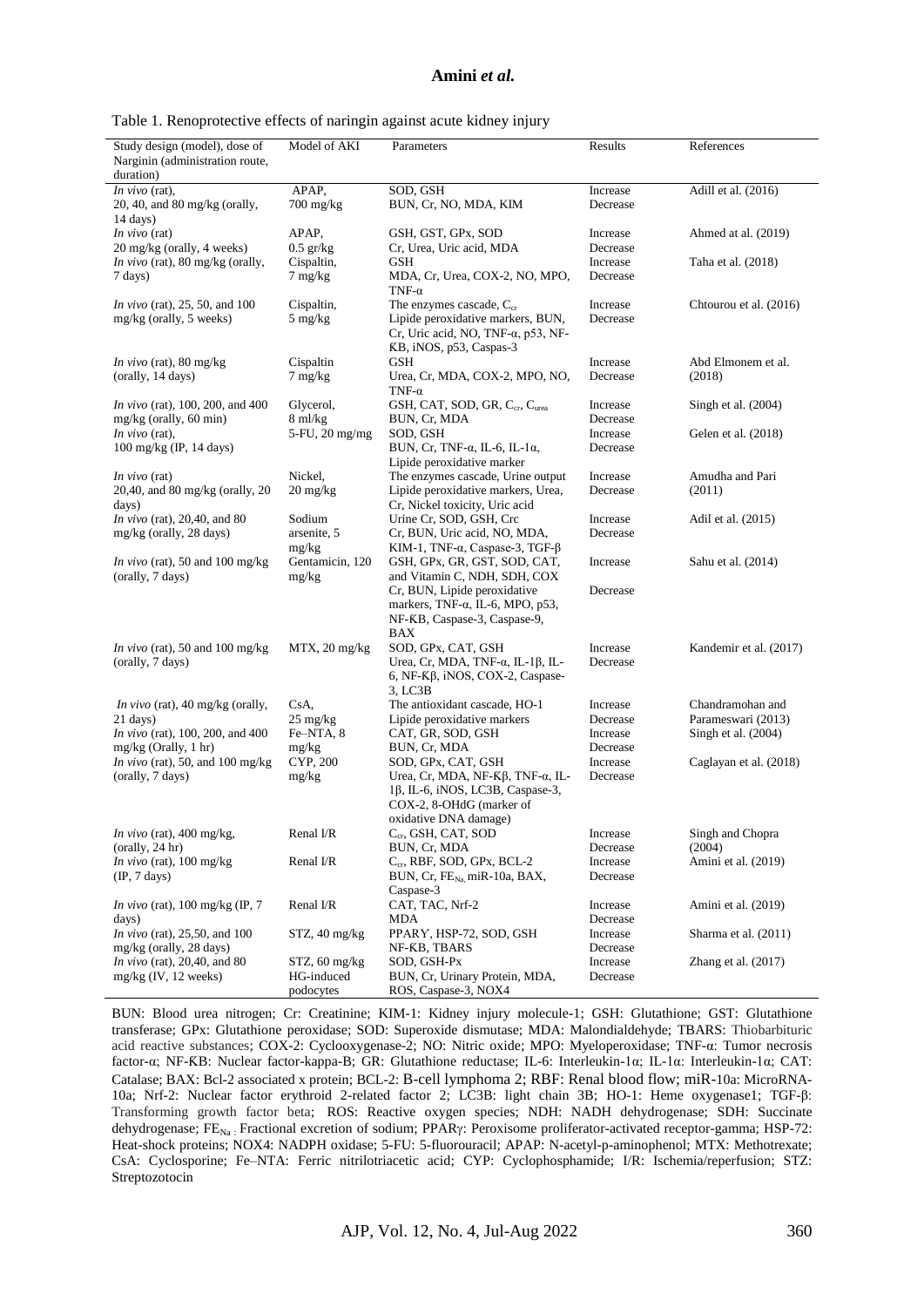Naringin inhibited oxidative stress induced by APAP by decreasing MDA and augmenting antioxidant enzymes, including SOD, GP<sub>x</sub>, GST, and GSH content in the kidney tissue. Likewise, naringin pretreatment ameliorated plasma BUN and Cr levels, indicating improved kidney function (Adil et al., 2016; Ahmed et al., 2019).

Histopathological changes, including glomerular hypertrophy, congestion of renal vessel, pyknosis, and karyorrhexis, as well as markers of inflammation were appeared in APAP-induced kidney toxicity in rats, indicating renal cell death, which was relieved via an antioxidant effect of naringin (Adil et al., 2016; Ahmed et al., 2019).

Kidney injury molecule-1 (KIM-1) is considered as a new prognostic biomarker, which plays a pivotal role in the manifestation of renal injury (Ichimura et al., 2008; Visnagri et al., 2015). Oxidative stress induced by APAP elevated *KIM-1* expression in kidney tissue, whereas naringin administration modified enhancement of renal *KIM-1* expression in APAP-exposed rats (Adil et al., 2016). Taken together, these findings recommended that the beneficial effects of naringin might be mediated, at least in part through increasing the antioxidant defense system and suppressing oxidative stress.

### **The role of naringin in cyclophosphamide nephrotoxicity**

Cyclophosphamide (CYP) is an antineoplastic medicine which is extensively used for the treatment of numerous diseases (Sinanoglu et al., 2012). Histopathology alterations in the kidney, depletion of GSH, and enhanced renal MDA level are caused by CYP (Sugumar et al., 2007).

An experimental study reported that CYP activated inflammatory, apoptotic, and autophagic pathways. CYP leads to reduced antioxidant capacity, including GSH, and enhances lipid peroxidation, which produces oxidative stress; the lack of GSH content has been ascribed to the direct conjugation of CYP and its metabolites with an SH– group (Rehman et al., 2012). According to an experimental study, naringin recovered the levels of non-enzymatic (GSH) and enzymatic antioxidants (SOD,  $GP_x$ , and  $CAT$ ). In addition, CYP-induced inflammatory responses were decreased, indicating the renoprotective effect of naringin due to removing free radical oxygen. Moreover, the administration of naringin considerably decreased the expression of 8-OHdG which is identified as an index of oxidative DNA damage. Also, CYP-induced the apoptotic and autophagic pathways by enhancing *caspase-3* expression and *light chain 3B (LC3B)* level, indicating that naringin protects CYP-induced nephrotoxicity through suppressed apoptotic and autophagy pathways (Rehman et al., 2012).

## **The role of naringin in 5-fluorouracil nephrotoxicity**

5-fluorouracil (5-FU) is categorized as an anti-metabolic agent which is generally used for the treatment of multiple cancers (Longley et al., 2003). 5-FU leads to overproduction of ROS like the other chemotherapeutic agents and causes harmful outcomes and toxicity in kidney and liver tissues (Gelen et al., 2018; Longley et al., 2003). Depletion of antioxidant capacity elevated MDA content, and kidney dysfunction was reported in rats exposed to 5-FU (Gelen et al., 2018).

Administration of naringin significantly attenuated 5-FU-induced oxidative stress by modulating cellular antioxidant capacity. Naringin pretreatment recovered SOD and GSH, resulting in a considerable reduction in kidney MDA levels and improvement of kidney function. Moreover, inflammatory mediators' levels, including interleukin-1 $\alpha$  (IL-1 $\alpha$ ), TNF- $\alpha$ , and interleukin-6 (IL-6) were inhibited with naringin treatment, which confirms the anti-inflammatory effect of naringin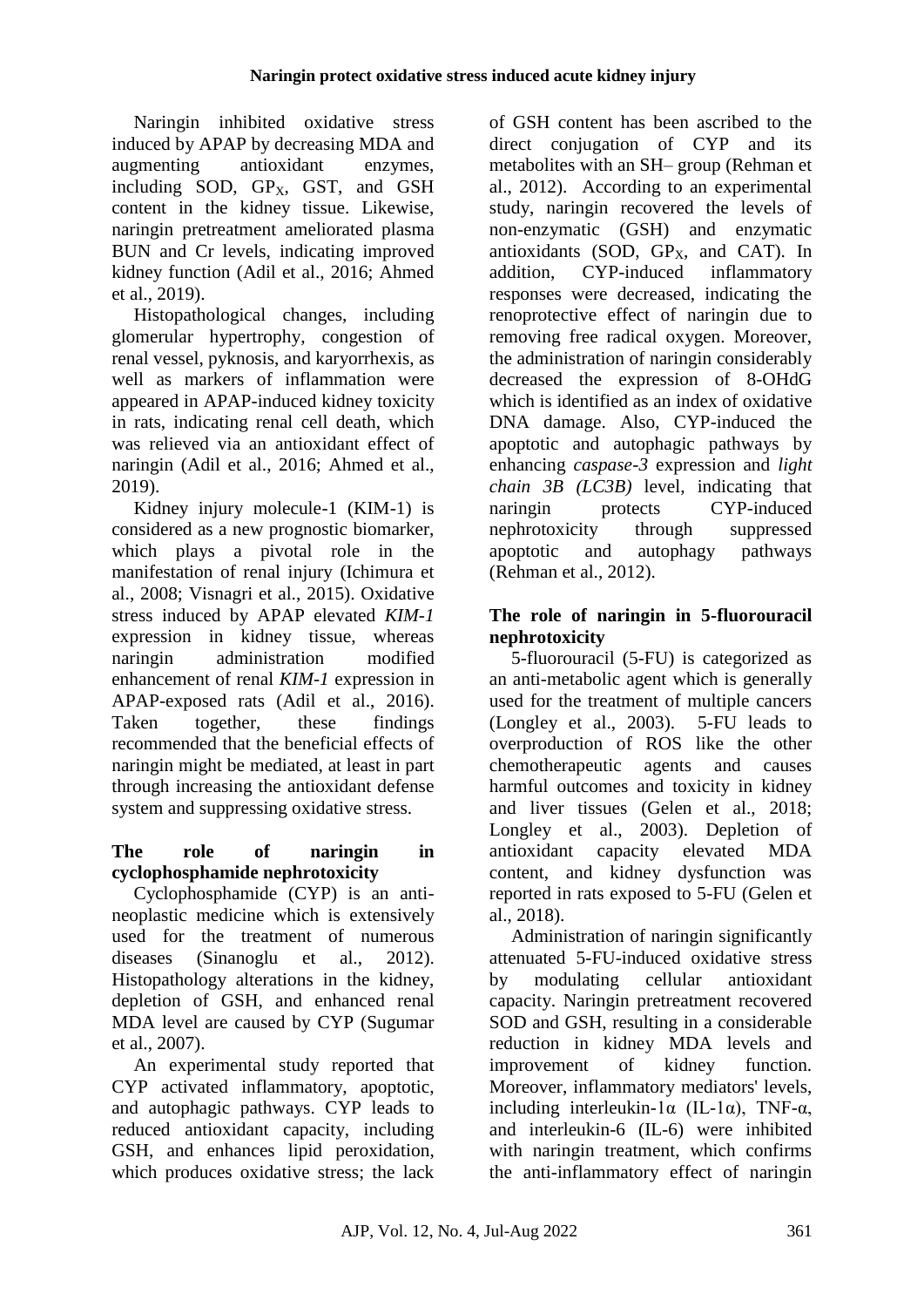following 5-FU nephrotoxicity (Gelen et al., 2018).

#### **The role of naringin in methotrexate nephrotoxicity**

Methotrexate (MTX) has been used to treat multiple cancers, but due to numerous side effects such as nephrotoxicity, its usage has been limited in clinics (Kalemci et al., 2015). Like the other chemotherapeutic drugs, not only MTX depletes the antioxidant enzyme systems but it also could produce ROS (Kandemir et al., 2017). Among the different agents that have diminished the anticancer druginduced oxidative stress, natural products have been received substantial interest, owing to their uniqueness (Benzer et al., 2012; Gülcin, 2012). Cytosolic nicotinamide adenosine diphosphate (NADP)-dependent dehydrogenases and NADP malic enzymes are suppressed by MTX to decline the amount of NADPH in the cells (Abdel-Raheem and Khedr, 2014). In physiologic situations, NADPH converts glutathione into reduced glutathione which is essentially a nonenzymatic antioxidant to protect cells against oxidative damage (Bubici et al., 2006). MTX-induced renal toxicity reduces the cellular defense system via diminishing GSH content and antioxidant enzyme levels, which result in cellular damage by changing macromolecular structures including membrane lipids, proteins, and nucleic acids. Thus, the enhancement of lipid peroxidation can occur (Kandemir et al., 2017). Caspase is the main effector in apoptotic cell death, and caspase-3 has an essential function in activating cell death signals among caspases (Jänicke et al., 1998). MTX provoked apoptosis and autophagy via increasing *caspase-3* and *LC3B* levels (Kandemir et al., 2017).

NF-ƘB is activated by oxidative stress situations, resulting in the generation of inflammatory mediators by MTX (Kandemir et al., 2017). Naringin administration was able to increase GSH

content and antioxidant enzymes, which was accompanied by lipid peroxidation inhibition in the kidney tissue. Additionally, naringin reduced *LC3B* and *caspase-3* levels that indicate a renoprotective effect of naringin through anti-autophagic and anti-apoptotic properties in MTX nephrotoxicity (Kandemir et al., 2017).

#### **The role of naringin in cyclosporine (A) nephrotoxicity**

Cyclosporine (CSA) is considered an immunosuppressant drug to prevent the rejection of organs in transplantation (Busauschina et al., 2004). ROS have been shown as detrimental agents in various renal injuries, including nephrotoxicity (Anjaneyulu et al., 2003). CSA-induced oxidative stress results in structural kidney damage and a reduction of glomerular filtration rate (GFR) confirmed by histopathological findings (Chandramohan and Parameswari, 2013). Nowadays, many researchers have been attracted to citrus flavonoids owing to their beneficial role in health (Anjaneyulu et al., 2003). Naringin has been able to enhance the renal enzyme and non-enzymatic antioxidant levels and reduce lipid peroxidation. The detailed mechanism of ameliorating CSA-induced nephrotoxicity by naringin, is unknown (Chandramohan and Parameswari, 2013).

The heme oxygenase (HO) enzyme system has two significant isoforms: HO-1 and HO-2. HO-1 induction has beneficial effects in diseases, and its protective properties are manifested by its antiinflammatory, anti-apoptotic, and antioxidant effects (Nath, 2006). The mRNA and protein level of *HO-1*, which catalyzes the rate-limiting part of heme degradation, markedly reduced following treatment with CSA in rats (Chandramohan and Parameswari, 2013).

In the molecular investigation, naringin administration caused a significant elevation of mRNA and protein levels of *HO-1* in renal tissue, implying cytoprotective effects of naringin in a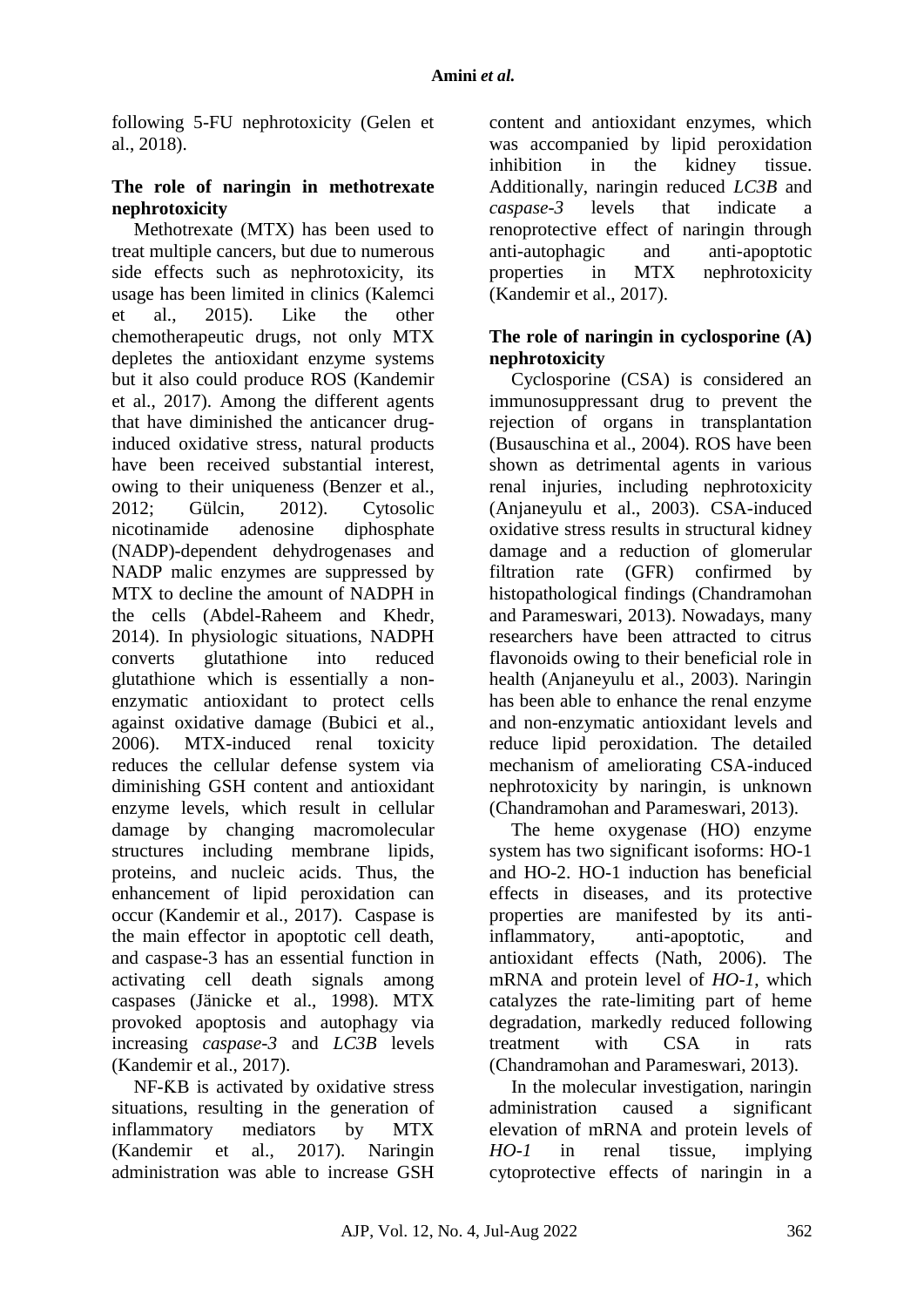CSA-induced toxicity model (Chandramohan and Parameswari, 2013).

#### **The role of naringin in gentamycin nephrotoxicity**

Gentamicin (GM) is identified as one of the most common aminoglycoside antibiotics. Owing to the low cost, lowlevel resistance, and easy availability, it is administered for the treatment of infections resulting from Gram-negative aerobes (Ali et al., 2011; Negrette-Guzmán et al., 2013). Despite its salutary effects, profound implications like nephrotoxicity are the limiting factors for using aminoglycosides (Sun et al., 2013). Experimental studies recommend that ROS play a role in lipid peroxidation and reduced enzymatic antioxidant system in the nephrotoxicity model including GMinduced nephrotoxicity (Balakumar et al., 2010; Lee et al., 2012). GM-induced ROS generation is an important key to cause ROS mitochondrial production and subsequently, mitochondrial dysfunction, which triggers apoptosis signaling (Morales et al., 2010; Juan et al., 2007; Bae et al., 2014).

Recently, naringin received considerable attention in treating various diseases as a free radical scavenger (Tripoli et al., 2007). GM-induced nephrotoxicity results in ROS overproduction that damages protein molecules and degrades the membranebound phospholipids, leading to lipid peroxidation, while naringin treatment changed this enhanced lipid peroxidation (Sahu et al., 2014).

Antioxidant enzymes SOD, CAT, GPx, GR (glutathione reductase), and GST activities, and non-enzymatic antioxidant levels (GSH and vitamin C) were remarkably decreased in GM nephrotoxicity. A reduction of GSH content is due to overproduction of GMinduced free radicals, or increased use of GSH to protect proteins containing -SH group against free radicals (Sahu et al., 2014).

Furthermore, the extensive formation of free radicals contributes to reducing SOD and CAT activities in GM-induced nephrotoxicity. However, naringin administration improved antioxidant enzyme activity. These observations confirm the hypothesis that the beneficial effects of naringin are related to enhancing the antioxidant defense system (Sahu et al., 2014).

Mitochondrial dysfunction is considered one of the mechanisms of GMinduced nephrotoxicity; in fact, ROS overproduction leads to kidney morphological and functional changes (Sahu et al., 2014). Administration of naringin ameliorated mitochondrial function, showing enhancement of the activities of mitochondrial respiratory enzymes (Sahu et al., 2014). Mitochondrial membrane permeability, associated with GM nephrotoxicity, results in the activation of apoptosis signaling (Sahu et al., 2014).

However, naringin administration reduced the level of *cleaved caspase-3*, *Bcl-2 associated x protein (Bax), and p53* protein expression and promoted the *B-cell lymphoma 2 (Bcl-2)* protein level (Sahu et al., 2014). Thus, naringin could affect intrinsic/extrinsic apoptotic signaling pathway through inhibition of *p53, Bax*, and elevation of *Bcl-2* expression in the renal tissue of GM-administered rats.

Other findings indicated that the enhanced oxidative stress was reduced by naringin, which could be owing to naringin antioxidant, anti-inflammatory, antiapoptosis, and mitochondrial protection properties (Sahu et al., 2014).

#### **The role of naringin in ferric nitrilotriacetate nephrotoxicity**

Ferric nitrilotriacetic acid (Fe-NTA) is an iron chelating that leads to a significant enhancement of lipid peroxidation and renal oxidative injury, ultimately inducing proximal tubular necrosis (Singh et al., 2004a). Fe-NTA induced a remarkable kidney oxidative stress indicated by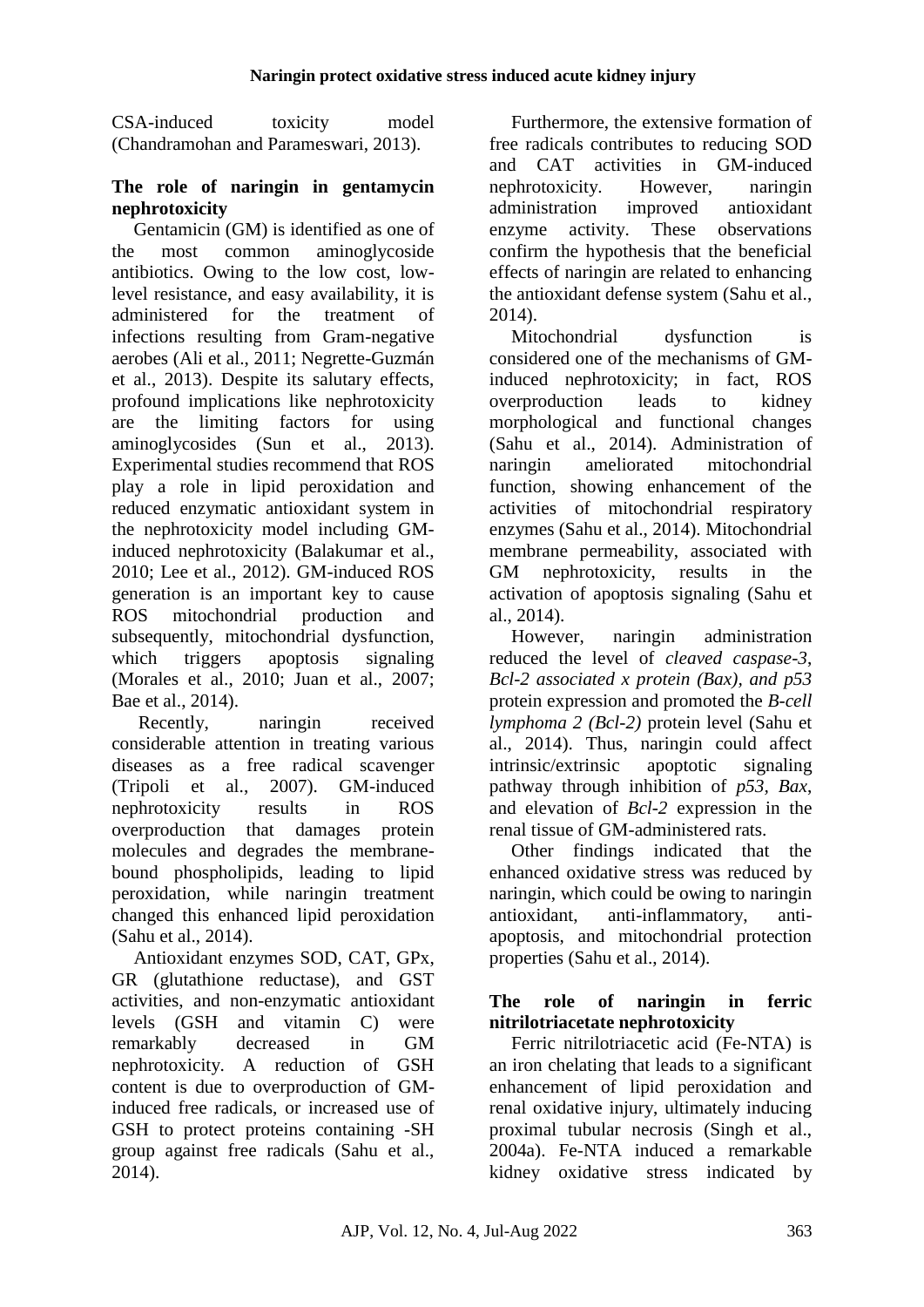increased MDA and reduced renal CAT, SOD, and GR levels (Singh et al., 2004a).

An experimental study reported that pretreatment with a single dose of naringin decreased levels of BUN and Cr in Fe-NTA nephrotoxicity. Naringin pretreatment significantly ameliorated kidney dysfunction and morphological alterations, diminished MDA, and recovered the depleted renal antioxidant enzymes (Singh et al., 2004a).

### **The role of naringin in glycerol-induced nephrotoxicity**

AKI induced by glycerol is associated with tremendous oxidative stress which results in kidney vasoconstriction, direct cytotoxicity, and cast formation. Administration of naringin amended lipid peroxidation and increased the level of antioxidant enzymes and GSH in the kidney in glycerol-treated rats (Singh et al., 2004b). Naringin possesses the potential antioxidant properties which recover kidney dysfunction, thereby increasing the antioxidant capacity and decreasing lipid peroxidation in the tissue (Singh et al., 2004b).

### **The role of naringin in heavy metal nephrotoxicity**

Pollution caused by heavy metals is the most common micro-element pollutants in the environment. Toxic metals, including arsenic, cadmium, lead, and nickel, through overproduction of ROS, contribute to disturbing antioxidant system balance which ultimately leads to the undesirable effects on human health (Adil et al., 2015; Amudha and Pari, 2011; Nejabat et al., 2017).

### **The role of naringin in nickel nephrotoxicity**

Nickel is well-known as an environmental pollutant that is used in industry. Cigarette smoking and ingesting contaminated foodstuffs cause the transportation of nickel to various organs, including the kidney that leads to renal cell injury (De Brouwere et al., 2012; Edelman and Roggli, 1989; Gitlitz et al., 1975). Nickel toxicity is associated with oxidative stress, alterations of histopathology, a significant increase of plasma BUN and Cr levels, and reduction of Cr clearance (Amudha and Pari, 2011).

The effects of naringin in nickelinduced renal toxicity have been reported by Amudha and Pari (Amudha and Pari, 2011). Administration of naringin led to ameliorating kidney function and reducing lipid and protein peroxidation indexes, indicating the free radical scavenging properties (Amudha and Pari, 2011). Moreover, a significant decrease in nickel accumulation in the kidney tissue was reported following naringin treatment, showing that the hydroxyl groups of naringin could bind to nickel, raise the excretion of nickel and prevent the accumulation of nickel in kidney tissues; so, naringin decreases toxic effects of nickel (Amudha and Pari, 2011).

### **The role of naringin in arsenic nephrotoxicity**

Arsenic is well-known as a toxic agent in the environment, causing harmful effects in organs of animals and humans (Kimura et al., 2006; Liu et al., 2000; Singh and DuMond, 2007). Oxidative stress, inflammatory factors, and apoptosis pathways are mechanisms for arsenic toxicity (Adil et al., 2015).

The beneficial effects of naringin on sodium arsenite-nephrotoxicity were investigated by Adil et al. (2015). Pretreatment with naringin remarkably enhanced SOD enzyme activity and GSH content, decreased MDA level in the kidney, and reduced plasma BUN and Cr levels (Adil et al., 2015). At the molecular level, naringin could suppress the increase of inflammatory cytokine *TNF-α, caspase-3,* and *KIM-1* in the kidney. The result of this study showed oxidonitrosative stress in renal tissue was recovered by naringin through its antioxidant, anti-apoptosis, and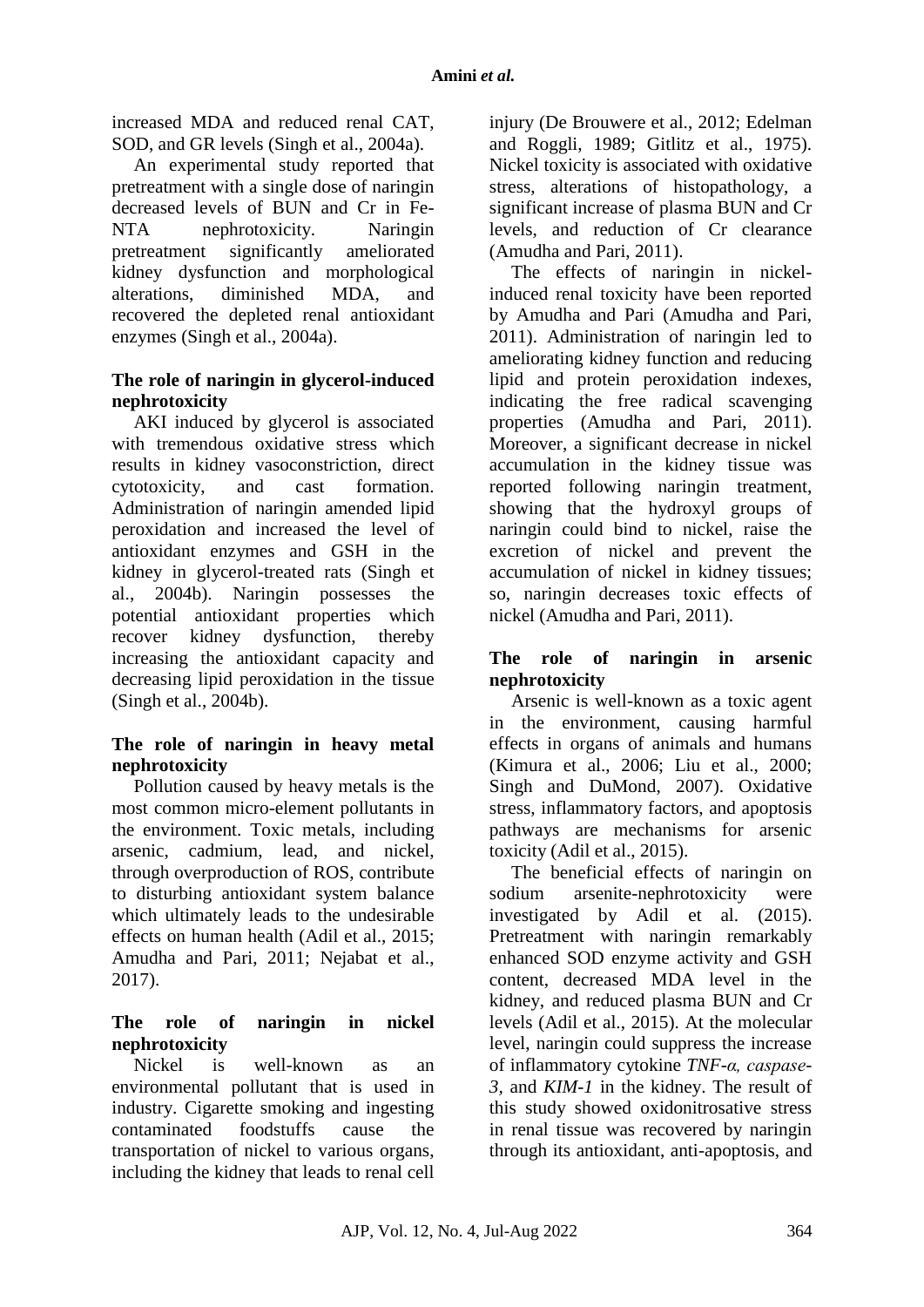anti-inflammatory properties (Adil et al., 2015).

#### **The role of naringin in streptozotocin nephrotoxicity**

It has been estimated that almost half the diabetic individuals have type 2 diabetes mellitus (T2DM), with the most common complications of diabetic nephropathy (DN) (Shaw et al., 2010; Wang et al., 2011). Growing evidence demonstrated that oxidative stress is considered a critical agent in the exacerbation of pathogenesis of DN (Wolf and Ziyadeh, 2007).

Streptozotocin (STZ) has been commonly utilized to create experimental models of diabetes through its cytotoxic action on pancreatic β-cells (Rodríguez et al., 2018). STZ's toxic effect is associated with oxidative damage, inflammation, and apoptosis (Sharma et al., 2011).

Numerous studies have shown that the administration of naringin remarkably ameliorates antioxidant status in diabetic rats (Sharma et al., 2011; Zhang et al., 2017). Naringin significantly improved the altered levels of antioxidant enzymes  $(SOD \quad and \quad GP<sub>X</sub>)$  and reduced lipid peroxidation biomarkers in the kidney tissue and serum. The contents of MDA, and pro-inflammatory cytokines IL-6 and TNF- $\alpha$  in both serum and kidney were diminished following naringin administration in diabetic rats, indicating the inhibition of lipid peroxidation generation, inactivation of NF-ƘB, and suppression of free radical production (Sharma et al., 2011; Zhang et al., 2017). An *in vitro* study suggests that naringin inhibits ROS generation and reduces the MDA level in high glucose-treated podocytes (Zhang et al., 2017). Naringin prevented the *NF-ƘB* overexpression induced by oxidative stress in STZ rats by removing ROS, which activated this molecular pathway (Sharma et al., 2011). PPAR<sub>y</sub> (peroxisome proliferator-activated receptor-gamma) is identified as a nuclear receptor that applies its action through

anti-inflammatory, and antioxidant effects in glomeruli (Michalik and Wahli, 2006). Additionally, heat-shock proteins (HSP) protect cells against many stressors by potential antioxidant and antiinflammatory effects (Chung et al., 2008). Investigation of molecular has revealed that naringin results in *PPAR, HSP-27*, and *HSP-72* overexpression in STZinduced DN in rats (Sharma et al., 2011). Besides, *NADPH oxidase 4 (NOX4*) as the primary source of ROS production in renal cells, was downregulated by naringin in DN rats (Zhang et al., 2017). Following ROS production, the activation of caspase-3 as a key for the execution of apoptosis signaling occurs, which was repressed in the presence of naringin in STZ-induced DN in rats and HG-treated podocytes (Zhang et al., 2017).

Microscopic study of kidney tissue from STZ rats manifested hydropic changes in proximal convoluted tubules and widening of the matrix, which were improved by naringin (Sharma et al., 2011).

To sum up, it can be recommended that the protective effects of naringin is attributed to antioxidant properties. Moreover, naringin improved renal dysfunction which occurred by upregulation of *PPARγ, HSP-72,* and *HSP-27,* suppression of NF-kβ, and antiapoptosis effect.

### **The role of naringin in renal I/R injury**

Renal I/R injury is identified as one of the most common causes of AKI (Shoskes and Halloran, 1996). During ischemia, regeneration of ROS, alteration of cell membrane permeability, and imbalance of ions occur. Although reperfusion is essential for providing ATP production, it intensifies tissue injury through ROS overproduction and apoptosis (Kalogeris et al., 2012).

Recently, the role of naringin by free radical removal has been noted in health (Kalogeris et al., 2012). The salutary effects of naringin in renal I/R injury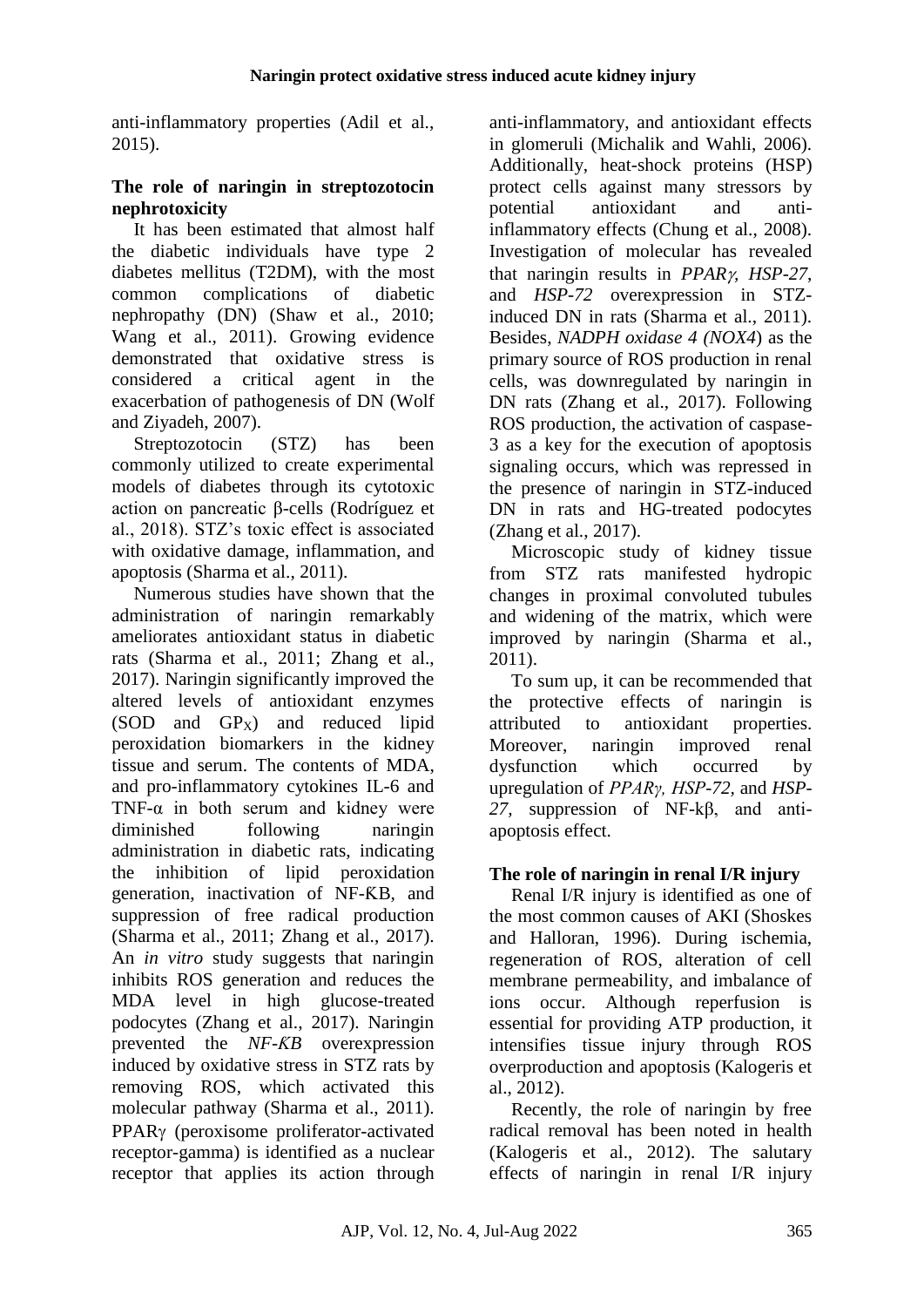models have been documented (Amini et al., 2019b). Naringin pretreatment remarkably recovered the levels of antioxidant and suppressed MDA level in the kidney tissue in a renal I/R model (Amini et al., 2019a; b). Moreover, an experimental study reported that naringin changed BUN and Cr levels in the plasma that demonstrated improvement of kidney function (Amini et al., 2019b).

Moreover, molecular analysis showed that naringin significantly down-regulated *caspase-3* and *Bax* mRNA and augmented the Bcl-2 expression level (Amini et al., 2019b). Nuclear factor erythroid 2-related factor 2 *(Nrf-2)* is identified as a cellprotecting agent against stressors including ROS, and radiation that regulate the transcription of antioxidant enzyme genes (Huang et al., 2015). Naringin administration increased kidney *Nrf-2* mRNA expression in renal I/R injury, indicating cell protection due to induction of the transcription of critical antioxidant enzyme genes (Amini et al., 2019a).

*MicroRNA-10a (miR-10a)* is identified as a kidney tissue-specific microRNA, released from the tissue into the plasma following oxidative stress (Wang et al., 2012). Naringin caused a reduction in the renal I/R-induced high plasma *miR-10a* level that suggests its cytoprotective effect. These findings exhibited that naringin, in optimal concentration, exerts renoprotective effects through upregulation of *Nrf-2*, which is associated with increasing activity of antioxidant enzymes, reducing apoptosis, and downregulation of *miR-10a* level in a renal I/R injury model (Amini et al., 2019a; b).

### **Discussion**

According to the mentioned points, AKI is associated with a group of markers such as elevated BUN and Cr and inflammation responses to renal failure. Nowadays, herbal medicines, due to less side effects, are used instead of chemical medicines. In this regard, naringin which

has anti-inflammatory and potential free radical scavenging effects inhibits glomerular dysfunction and renal injury. Naringin can prevent kidney injury through various pathways. Naringin has limited the oxidative stress by triggering the *Nrf-2* pathway and declined proinflammatory factors such as *COX-2, TNFα, iNOS,* and apoptosis agents. Natural products could stimulate the *Nrf-2* signaling pathway to regulate the gene expression of antioxidants (Molaei et al., 2021). This review promises the potential clinical applications of naringin, after undergoing clinical trials, in the treatment and prevention of kidney disease.

#### **Conflicts of interest**

The authors have declared that there is no conflict of interest.

### **References**

- Abd Elmonem AT, Khalifa M, Abdel-Salam MI. 2018. Nephroprotective role of naringin against cisplatin-induced nephrotoxicity. Malaysian J Med Res, 29: 139-147.
- Abdel-Raheem IT, Khedr NF. 2014. Renoprotective effects of montelukast, a cysteinyl leukotriene receptor antagonist, against methotrexate-induced kidney damage in rats. Naunyn Schmiedebergs Arch Pharmacol, 387: 341-353.
- Adil M, Kandhare AD, Ghosh P, Venkata S, Raygude KS, Bodhankar SL. 2016. Ameliorative effect of naringin in acetaminophen-induced hepatic and renal toxicity in laboratory rats: role of FXR and KIM-1. Ren Fail, 38: 1007-1020.
- Adil M, Kandhare AD, Visnagri A, Bodhankar SL. 2015. Naringin ameliorates sodium arsenite-induced renal and hepatic toxicity in rats: decisive role of KIM-1, Caspase-3, TGF-beta, and TNF-alpha. Ren Fail*.* 37: 1396-1407.
- Ahmed O, Fahim H, Ahmed H, Mahmoud B, Aljohani S, Abdelazeem W. 2019. The nephropreventive and antioxidant effects of navel orange peel hydroethanolic extract, naringin and naringenin in nacetyl-p-aminophenol-administered wistar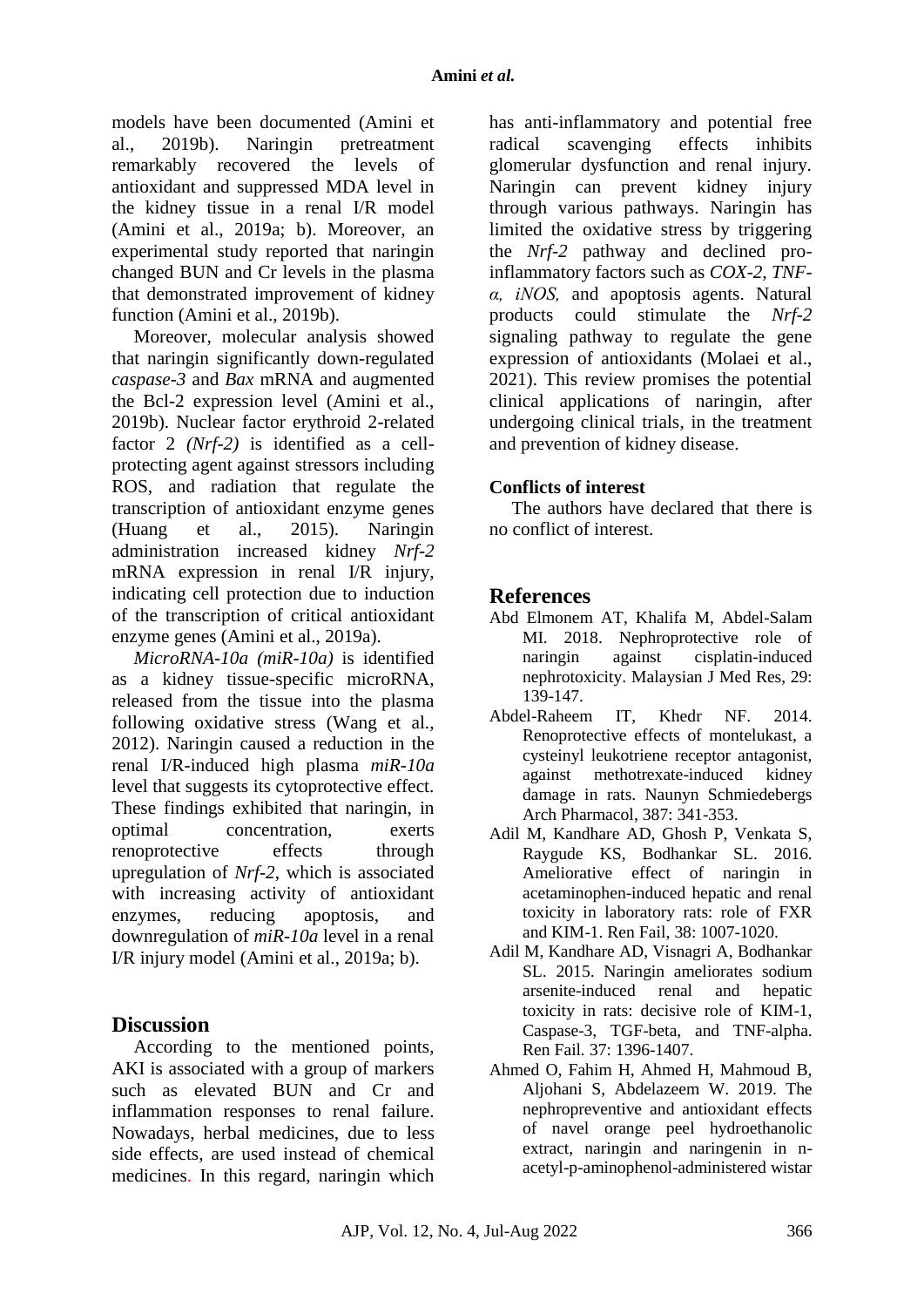rats. Adv Anim Vet Sci, 7: 96-105.

- Alam MA, Subhan N, Rahman MM, Uddin SJ, Reza HM, Sarker SD. 2014. Effect of citrus flavonoids, naringin and naringenin, on metabolic syndrome and their mechanisms of action. Advr Nutr, 5: 404-417.
- Ali BH, Al Za'abi M, Blunden G, Nemmar A. 2011. Experimental gentamicin nephrotoxicity and agents that modify it: a mini‐review of recent research. Basic Clin Pharmacol Toxicol, 109: 225-232.
- Amini N, Sarkaki A, Dianat M, Mard SA, Ahangarpour A, Badavi M. 2019a. Protective effects of naringin and trimetazidine on remote effect of acute renal injury on oxidative stress and myocardial injury through Nrf-2 regulation. Pharmacol Rep, 71: 1059- 1066.
- Amini N, Sarkaki A, Dianat M, Mard SA, Ahangarpour A, Badavi M. 2019b. The renoprotective effects of naringin and trimetazidine on renal ischemia/reperfusion injury in rats through inhibition of apoptosis and downregulation of micoRNA-10a. Biomed Pharmaco, 112: 108568.
- Amudha K, Pari L. 2011. Beneficial role of naringin, a flavanoid on nickel induced nephrotoxicity in rats. Chem Bio Interact, 193: 57-64.
- Anjaneyulu M, Tirkey N, Chopra K. 2003. Attenuation of cyclosporine-induced renal dysfunction by catechin: possible antioxidant mechanism. Ren Fail, 25: 691-707.
- Araujo M, Welch WJ. 2006. Oxidative stress and nitric oxide in kidney function. Curr Opin Nephrol Hypertens, 15: 72-77.
- Bae EH, Kim IJ, Joo SY, Kim EY, Choi JS, Kim CS, Ma SK, Lee J, Kim SW. 2014. Renoprotective effects of the direct renin inhibitor aliskiren on gentamicin-induced nephrotoxicity in rats. J Renin Angiotensin Aldosterone Syst, 15: 348- 361.
- Balakumar P, Rohilla A, Thangathirupathi A. 2010. Gentamicin-induced nephrotoxicity: do we have a promising therapeutic approach to blunt it? Pharmacol Res, 62: 179-186.
- Bello-Reuss E, Reuss L. 1983. Homeostatic and Excretory Functions of the Kidney, in The Kidney and Body Fluids in Health

and Disease, pp. 35-63, Springer.

- Benzer F, Kandemir F, Ceribasi S, Ozkaraca M, Yildirim N, Ozan S. 2012. Chemotherapeutic agent-induced nephrotoxicity in rabbits: protective role of grape seed extract. Int J Pharmacol, 8: 39-45.
- Bo CJ, Chen B, Jia RP, Zhu JG, Cao P, Liu H, Wu R, Ge YZ, Wu JP. 2013. Effects of ischemic preconditioning in the late phase on homing of endothelial progenitor cells in renal ischemia/reperfusion injury. Transplant Proc, 45: 511-516.
- Bubici C, Papa S, Dean K, Franzoso G. 2006. Mutual cross-talk between reactive oxygen species and nuclear factor-kappa B: molecular basis and biological significance. Oncogene, 25: 6731-6748.
- Busauschina A, Schnuelle P, Van der Woude F. 2004. Cyclosporine nephrotoxicity. Transplant Proc, 36: 229S-233S.
- Camargo CA, Gomes-Marcondes MCC, Wutzki NC, Aoyama H. 2012. Naringin inhibits tumor growth and reduces interleukin-6 and tumor necrosis factor α levels in rats with Walker 256 carcinosarcoma. Anticancer Res, 32: 129- 133.
- Chandramohan Y, Parameswari CS. 2013. Therapeutic efficacy of naringin on cyclosporine (A) induced nephrotoxicity in rats: involvement of hemeoxygenase-1. Pharmacol Rep, 65: 1336-1344.
- Chen L, Teng H, Jia Z, Battino M, Miron A, Yu Z, Cao H, Xiao J. 2018a. Intracellular signaling pathways of inflammation modulated by dietary flavonoids: The most recent evidence. Crit Rev Food Sci Nutr, 58: 2908-2924.
- Chen L, Teng H, Xie Z, Cao H, Cheang WS, Skalicka-Woniak K, Georgiev MI, Xiao J. 2018b. Modifications of dietary flavonoids towards improved bioactivity: An update on structure–activity relationship. Crit Rev Food Sci Nutr, 58: 513-527.
- Choudhury R, Chowrimootoo G, Srai K, Debnam E, Rice-Evans CA. 1999. Interactions of the flavonoid naringenin in the gastrointestinal tract and the influence of glycosylation. Biochem Biophys Res Commun Biochem, 265: 410-415.
- Chtourou Y, Aouey B, Aroui S, Kebieche M, Fetoui H. 2016. Anti-apoptotic and antiinflammatory effects of naringin on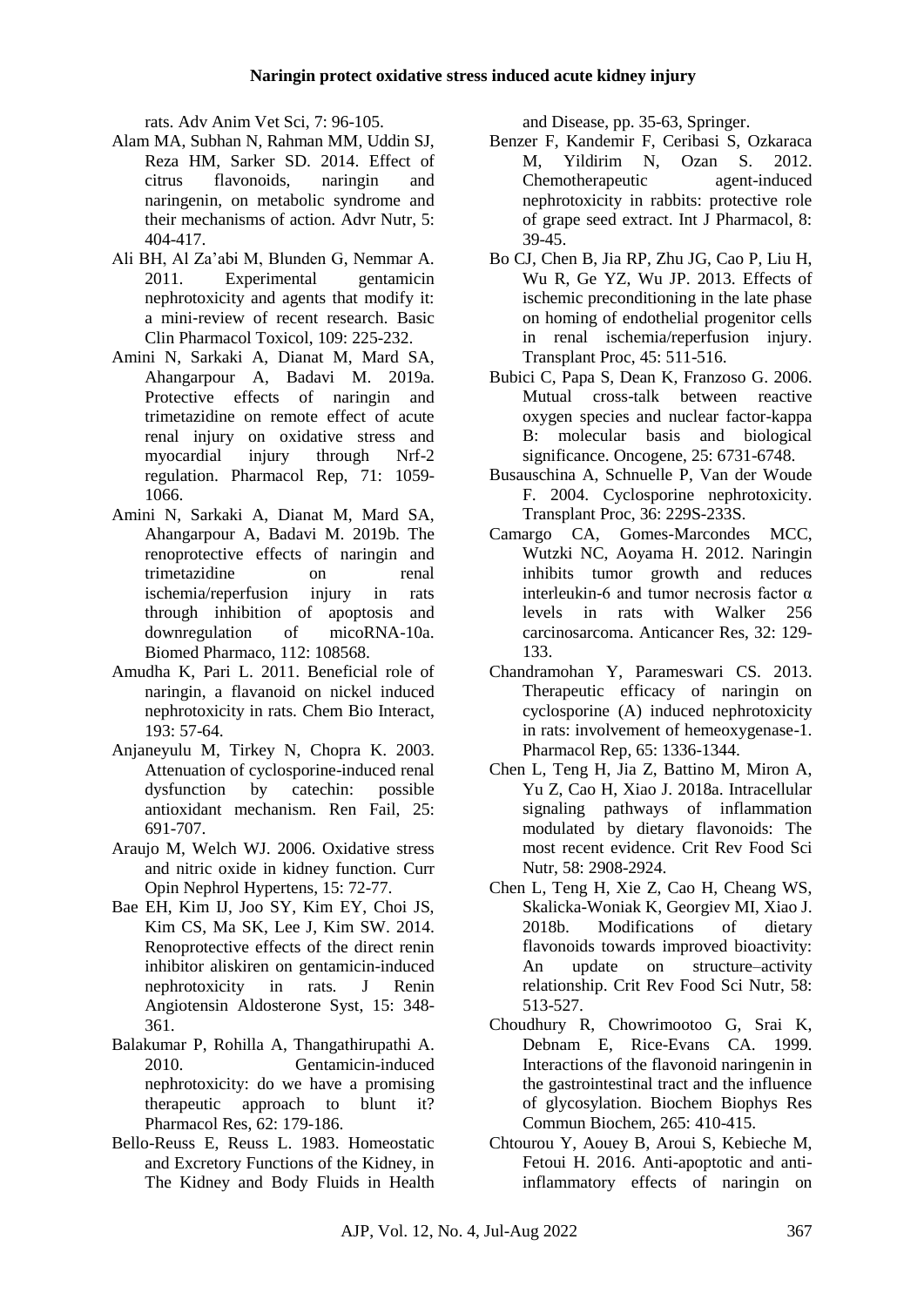cisplatin-induced renal injury in the rat. Chem Biolo Interac, 243: 1-9.

- Chtourou Y, Gargouri B, Kebieche M, Fetoui H. 2015. Naringin abrogates cisplatininduced cognitive deficits and cholinergic dysfunction through the down-regulation of AChE expression and iNOS signaling pathways in hippocampus of aged rats. J Mol Neurosci, 56: 349-362.
- Chung J, Nguyen A-K, Henstridge DC, Holmes AG, Chan MS, Mesa JL, Lancaster GI, Southgate RJ, Bruce CR, Duffy SJ. 2008. HSP72 protects against obesity-induced insulin resistance. Proc Natl Acad Sci, 105: 1739-1744.
- De Brouwere K, Buekers J, Cornelis C, Schlekat CE, Oller AR. 2012. Assessment of indirect human exposure to environmental sources of nickel: oral exposure and risk characterization for systemic effects. Sci Total Environ, 419: 25-36.
- Di Lullo L, Reeves PB, Bellasi A, Ronco C. 2019. Cardiorenal syndrome in acute kidney injury. Semin Nephrol, 39: 31-40.
- Edelman DA, Roggli VL. 1989. The accumulation of nickel in human lungs. Environl Health Perspect, 81: 221-224.
- Ferguson MA, Vaidya VS, Bonventre J. 2008. Biomarkers of nephrotoxic acute kidney injury. Toxicol, 245: 182-193.
- Gelen V, Sengul E, Yildirim S, Atila G. 2018. The protective effects of naringin against 5-fluorouracil-induced hepatotoxicity and nephrotoxicity in rats. Iran J Basic Med Sci, 21: 404-410.
- Gitlitz PH, Sunderman Jr FW, Goldblatt PJ. 1975. Aminoaciduria and proteinuria in rats after a single intraperitoneal injection of Ni (II). Toxicol Appl Pharmacol, 34: 430-440.
- Gülcin I. 2012. Antioxidant activity of food constituents: an overview. Archiv Toxicol, 86: 345-391.
- Gum SI, Cho MK. 2013. Recent updates on acetaminophen hepatotoxicity: the role of nrf2 in hepatoprotection. Toxicol Res, 29: 165-172.
- Huang Y, Li W, Su Z-y, Kong A-NT. 2015. The complexity of the Nrf2 pathway: beyond the antioxidant response. J Nutr Biochem, 26: 1401-1413.
- Ichimura T, Asseldonk EJ, Humphreys BD, Gunaratnam L, Duffield JS, Bonventre

JV. 2008. Kidney injury molecule–1 is a phosphatidylserine receptor that confers a phagocytic phenotype on epithelial cells. J Clin Investig J Clin Invest, 118: 1657- 1668.

- Isik B, Bayrak R, Akcay A, Sogut S. 2006. Erdosteine against acetaminophen induced renal toxicity. Mol Cell Biochem, 287: 185-191.
- Jänicke RU, Sprengart ML, Wati MR, Porter AG. 1998. Caspase-3 is required for DNA fragmentation and morphological changes associated with apoptosis. J Biol Chem, 273: 9357-9360.
- Jollow D, Mitchell J, Potter W, Davis D, Gillette J, Brodie B. 1973. Acetaminophen-induced hepatic necrosis. II. Role of covalent binding in vivo. J Pharmacol Experiment Ther, 187: 195- 202.
- Juan S-H, Chen C-H, Hsu Y-H, Hou C-C, Chen T-H, Lin H, Chu Y-L, Sue Y-M. 2007. Tetramethylpyrazine protects rat renal tubular cell apoptosis induced by gentamicin. Nephrol Dial Transplant, 22: 732-739.
- Kalemci S, Topal Y, Celik SY, Yilmaz N, Beydilli H, Kosar MI, Dirican N, Altuntas I. 2015. Silibinin attenuates methotrexateinduced pulmonary injury by targeting oxidative stress. Exper Ther Med, 10: 503-507.
- Kalogeris T, Baines CP, Krenz M, Korthuis RJ. 2012. Cell biology of ischemia/reperfusion injury. Int Rev Cell Mol Biol, 298: 229-317
- Kandemir FM, Kucukler S, Caglayan C, Gur C, Batil AA, Gülçin İ. 2017. Therapeutic effects of silymarin and naringin on methotrexate‐induced nephrotoxicity in rats: Biochemical evaluation of anti‐ inflammatory, antiapoptotic, and antiautophagic properties. J Food Biochem, 298: 229-317.
- Kimura A, Ishida Y, Hayashi T, Wada T, Yokoyama H, Sugaya T, Mukaida N, Kondo T. 2006. Interferon-γ plays protective roles in sodium arseniteinduced renal injury by up-regulating intrarenal multidrug resistance-associated protein 1 expression. Am J Pathol, 169: 1118-1128.
- Lee I-C, Kim S-H, Lee S-M, Baek H-S, Moon C, Kim S-H, Park S-C, Kim H-C, Kim J-C. 2012. Melatonin attenuates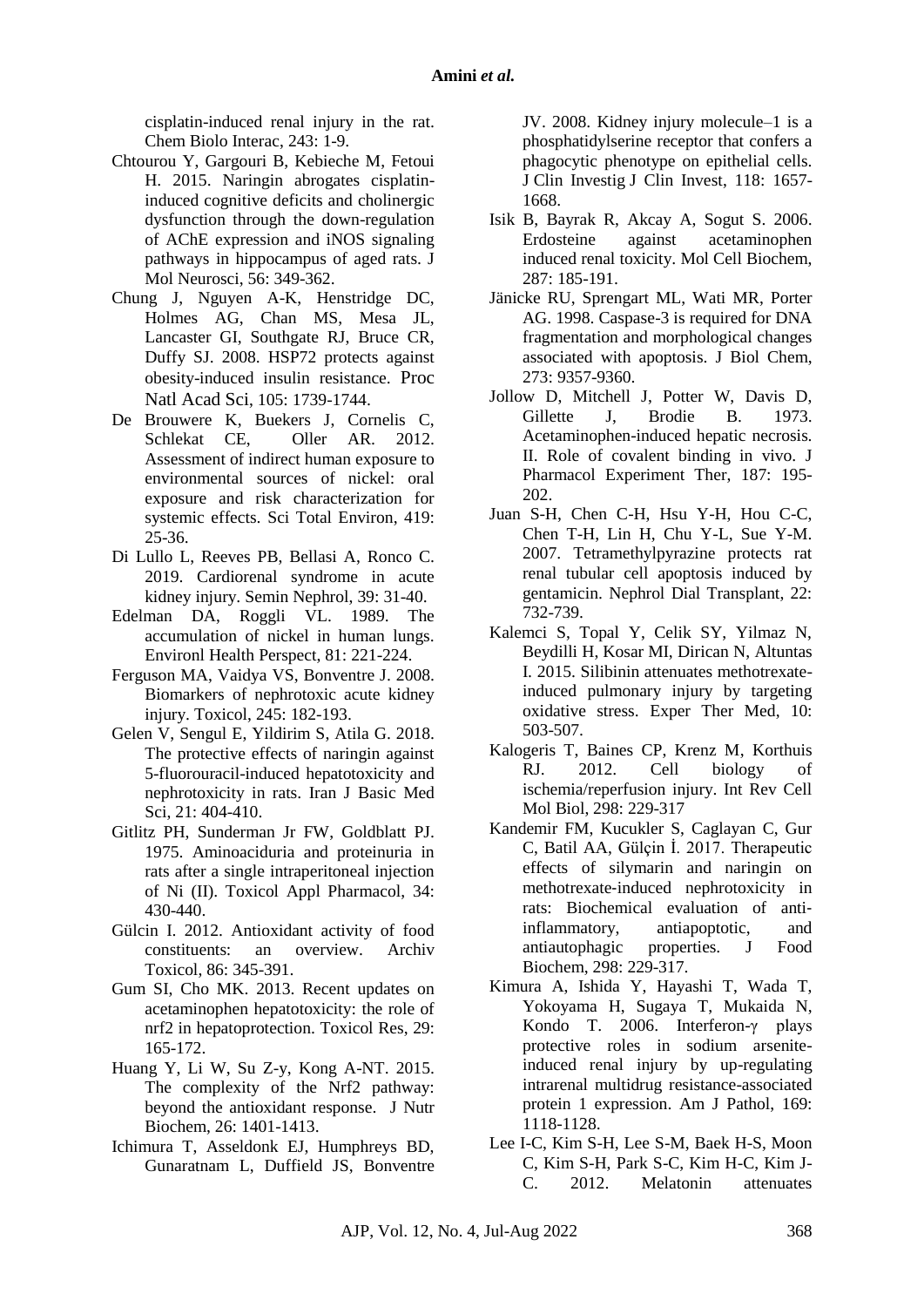gentamicin-induced nephrotoxicity and oxidative stress in rats. Archiv Toxicol, 86: 1527-1536.

- Li P, Wang S, Guan X, Cen X, Hu C, Peng W, Wang Y, Su W. 2014. Six months chronic toxicological evaluation of naringin in Sprague–Dawley rats. Food Chem Toxicol, 66: 65-75.
- Li P, Wang S, Guan X, Liu B, Wang Y, Xu K, Peng W, Su W, Zhang K. 2013. Acute and 13 weeks subchronic toxicological evaluation of naringin in Sprague-Dawley rats. Food Chem Toxicol, 60: 1-9.
- Liu J, Liu Y, Goyer RA, Achanzar W, Waalkes MP. 2000. Metallothionein-I/II null mice are more sensitive than wildtype mice to the hepatotoxic and nephrotoxic effects of chronic oral or injected inorganic arsenicals. Toxicol Sci, 55: 460-467.
- Longley DB, Harkin DP, Johnston PG. 2003. 5-fluorouracil: mechanisms of action and clinical strategies. Nat Rev Cancer, 3: 330-338.
- Martin KR, Appel CL. 2009. Polyphenols as dietary supplements: A double-edged sword. Nutr Diet Suppl, 2010: 1-12.
- McDonough RP, Doucette WR. 2003. Drug therapy management: an empirical report of drug therapy problems, pharmacists' interventions, and results of pharmacists' actions. J Am Pharm Asso, 43: 511-518.
- Michalik L, Wahli W. 2006. Involvement of PPAR nuclear receptors in tissue injury and wound repair. J Cli Invest, 116: 598- 606.
- Molaei E, Molaei A, Abedi F, Hayes AW, Karimi G. 2021. Nephroprotective activity of natural products against chemical toxicants: The role of Nrf2/ARE signaling pathway. Food Sci Nutr, 9: 3362-3384.
- Morales AI, Detaille D, Prieto M, Puente A, Briones E, Arévalo M, Leverve X, López-Novoa JM, El-Mir M-Y. 2010. Metformin prevents experimental gentamicininduced nephropathy by a mitochondriadependent pathway. Kidney Int, 77: 861- 869.
- Nath KA. 2006. Heme oxygenase-1: a provenance for cytoprotective pathways in the kidney and other tissues. Kidney Int, 70: 432-443.
- Negrette-Guzmán M, Huerta-Yepez S, Medina-Campos ON, Zatarain-Barrón

ZL, Hernández-Pando R, Torres I, Tapia E, Pedraza-Chaverri J. 2013. Sulforaphane attenuates gentamicininduced nephrotoxicity: role of mitochondrial protection. Evid Based Complement Alternat Med, 2013: 135314.

- Nejabat M, Kahe H, Shirani K, Ghorbannejad P, Hadizadeh F, Karimi G. 2017. Health risk assessment of heavy metals via dietary intake of wheat in Golestan Province, Iran. Hum Ecol Risk Assess, 23: 1193-1201.
- Pabla N, Dong Z. 2008. Cisplatin nephrotoxicity: mechanisms and renoprotective strategies. Kidney Int, 73: 994-1007.
- Ratliff BB, Abdulmahdi W, Pawar R, Wolin MS. 2016. Oxidant mechanisms in renal injury and disease. Antioxid Redox Signal, 25: 119-146.
- Rehman MU, Tahir M, Ali F, Qamar W, Lateef A, Khan R, Quaiyoom A, Sultana S. 2012. Cyclophosphamide-induced nephrotoxicity, genotoxicity, and damage in kidney genomic DNA of Swiss albino mice: the protective effect of Ellagic acid. Mol Cell Biochem, 365: 119-127.
- Rodríguez V, Plavnik L, de Talamoni NT. 2018. Naringin attenuates liver damage in streptozotocin-induced diabetic rats. Biomed Pharmacother, 105: 95-102.
- Sahu BD, Tatireddy S, Koneru M, Borkar RM, Kumar JM, Kuncha M, Srinivas R, Shyam Sunder R, Sistla R. 2014. Naringin ameliorates gentamicin-induced nephrotoxicity and associated mitochondrial dysfunction, apoptosis and inflammation in rats: possible mechanism of nephroprotection. Toxicol appl pharmacol, 277: 8-20.
- Sharma AK, Bharti S, Ojha S, Bhatia J, Kumar N, Ray R, Kumari S, Arya DS. 2011. Upregulation of PPARγ, heat shock protein-27 and-72 by naringin attenuates insulin resistance, β-cell dysfunction, hepatic steatosis and kidney damage in a rat model of type 2 diabetes. Br J Nutr, 106: 1713-1723.
- Shaw JE, Sicree RA, Zimmet PZ. 2010. Global estimates of the prevalence of diabetes for 2010 and 2030. Diabetes Res Clin Pract, 87: 4-14.
- Shoskes DA, Halloran PF. 1996. Delayed graft function in renal transplantation: etiology,